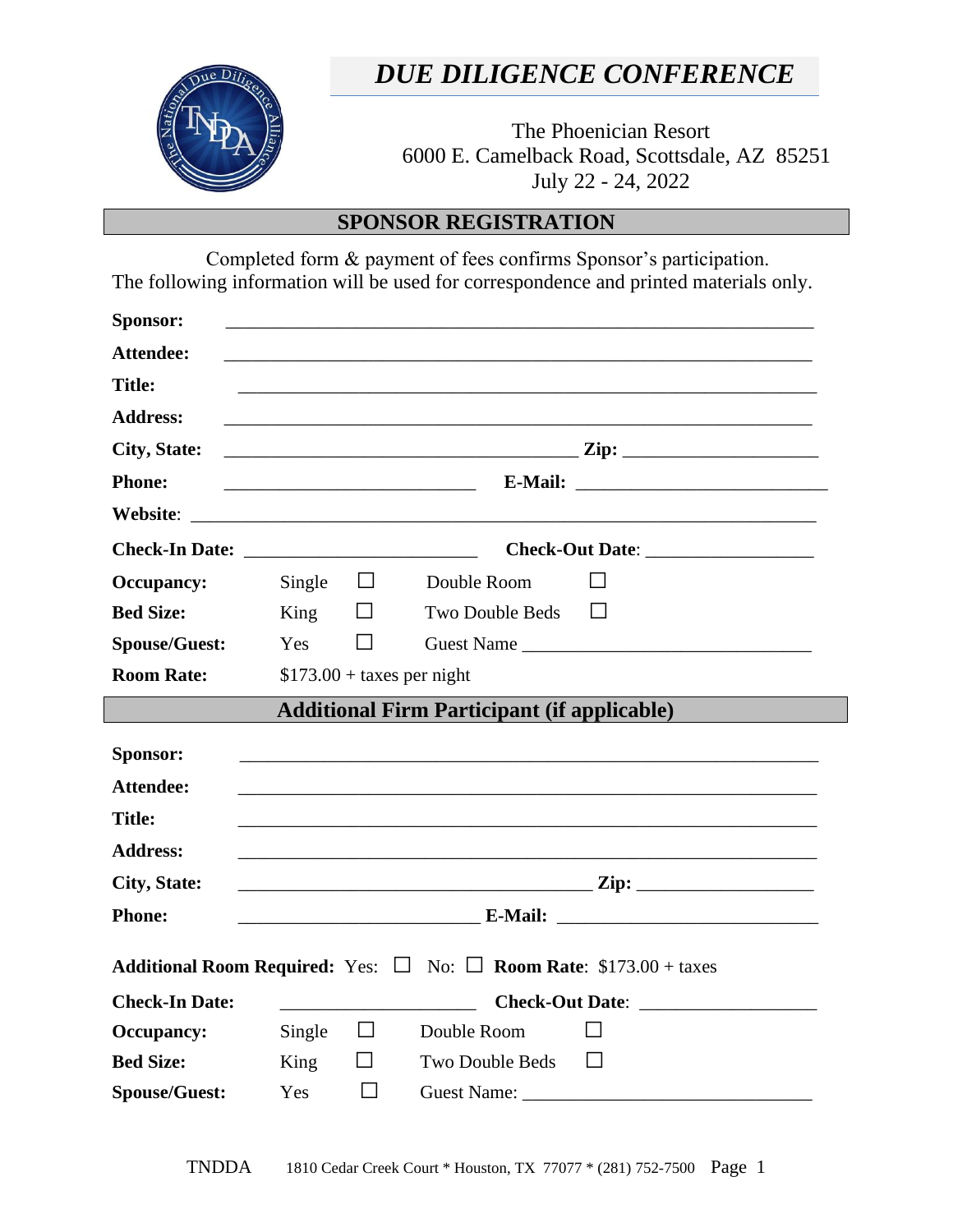### **Sponsor Registration Information**

Registration Fees**:** \$8,250.00 for one Sponsor Attendee; \$675.00 for each additional Sponsor Attendee.

Sponsor Invoice: Payment is due as stated on Invoice.

l

Room Reservations: Group room rates are \$173.00 + taxes and will hold for 3 days before and after the Conference and are subject to availability. Reservations are made by TNDDA and are at Sponsor's expense upon check-out. Check-in is after 4:00PM; check-out is before 11:00AM.

TNDDA's Room Block is private**:** reservations must be made through TNDDA, not the Hotel.

To reserve, cancel or revise your room dates, please call Terry Odem at TNDDA: the hotel will not make any room reservations or changes requested by the attendee.

Room Cancellation: 72 hours notice is required to AVOID a one-night cancellation penalty.

Transportation**:** Transportation to & from the Conference is responsibility of Attendee.

Meals: All meals are complimentary. Attire: Conference functions are Business Casual.

Premium Sponsorship: Platinum, Gold, Silver, Bronze (Premium Sponsors Page 4).

### **Sponsor Exhibits**

Sponsor Exhibits**:** Three 45 minutes Exhibit Sessions will be held in a separate meeting room on Friday & Saturday. Sponsors will be given a 6' table for their tabletop displays, signs & sponsor materials.

Exhibits Set-up Time is from Friday, 11:00AM - 3:00PM.

Exhibits Tear-down is on Saturday, 4:00PM. Bring your Fed-X or UPS Senders Account number & labels to ship packages home.

### **Audio Visual**

Presentations are 25 minutes with a 5 minute follow up on the last day.

Save PowerPoint presentations on a **flash drive** and bring to conference.

Audio Visual support will be provided for your use including a laptop & projector.

#### **Audio Visual projection aspect ratio will be 16.9 which is a wide screen view.**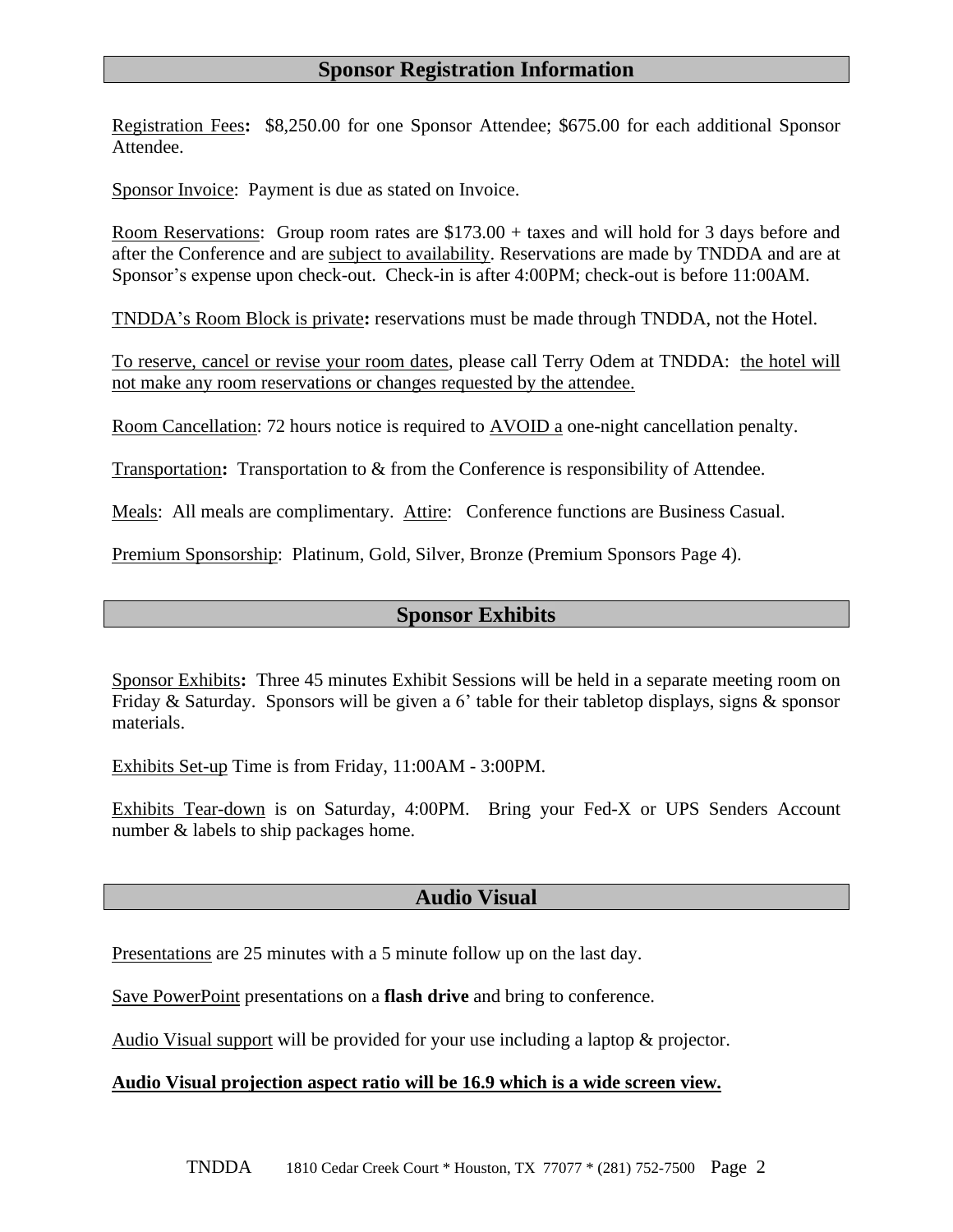# **Sponsor Agenda Information (Required)**

# FOR BROKER DEALER AND ADVISOR USE ONLY; NOT FOR PUBLIC DISTRIBUTION.

| Sponsor Name:                                               |                                                                                   |  |
|-------------------------------------------------------------|-----------------------------------------------------------------------------------|--|
|                                                             |                                                                                   |  |
|                                                             | Assets Under Management: ________________ Aggregate Historical IRR: _____________ |  |
|                                                             |                                                                                   |  |
|                                                             |                                                                                   |  |
|                                                             |                                                                                   |  |
| Offering: Min/Max/Raised to Date/Escrow Broken:             |                                                                                   |  |
| Offering Fee Structure: Front-End Load/Commissions:         |                                                                                   |  |
|                                                             | Investor Qualifications - Accredited/Non-Accredited: ____________________________ |  |
| <b>Investor Protections:</b>                                |                                                                                   |  |
|                                                             |                                                                                   |  |
| Third Party Report – include date and author of report (s): |                                                                                   |  |
|                                                             |                                                                                   |  |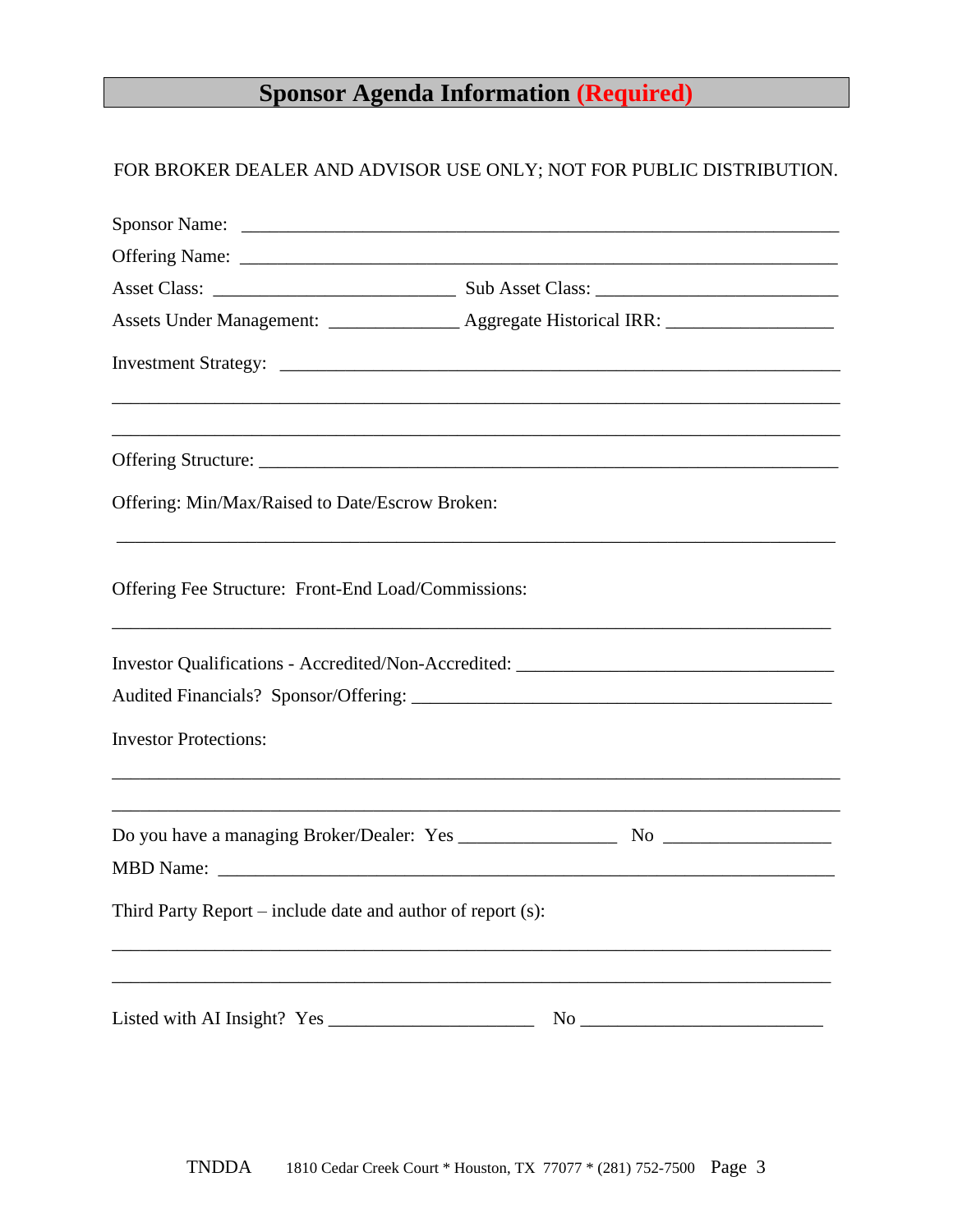# **All Premium Sponsorships have been selected.**

### **Platinum: Not Available.**

Sponsorship of Saturday Night Dinner Premium Sponsorship Signage with your Logo Recognition in Conference Agenda First Call on Presentation Time Preferred Sponsor Exhibit Placement

### **Gold: Not Available.**

Sponsorship of Friday Night Reception Premium Sponsorship Signage with your Logo Recognition in Conference Agenda Second Call on Presentation Time Preferred Sponsor Exhibit Placement

### **Silver: Not Available.**

Sponsorship of Saturday Lunch Premium Sponsorship Signage with your Log Recognition in Conference Agenda Third Call on Presentation Time Preferred Sponsor Exhibit Placement

### **Bronze: Not Available.**

Sponsorship of Saturday & Sunday Breakfasts Premium Sponsorship Signage with your Logo Recognition in Conference Agenda Fourth Call on Presentation Time Preferred Sponsor Exhibit Placement

### **PLEASE CHECK ONE OF THE ABOVE SPONSORSHIPS:**

- One of each of these Premium Sponsorship spots is available and will be accepted on a first come first serve basis.
- The Premium Sponsorship cost will be included on your Invoice. Premium Fees are in addition to Regular Sponsor Fees. You will be contacted regarding your Presentation time selection and the use of your Logo.
- Confirmation and invoice will be emailed to Sponsor.

**\_\_\_\_\_\_\_\_\_\_\_\_\_\_\_\_\_\_\_\_\_\_\_\_\_\_\_\_\_\_\_\_\_\_\_\_\_\_ Sponsor Signature**

Complete form and E-mail to terry@tndda.com.